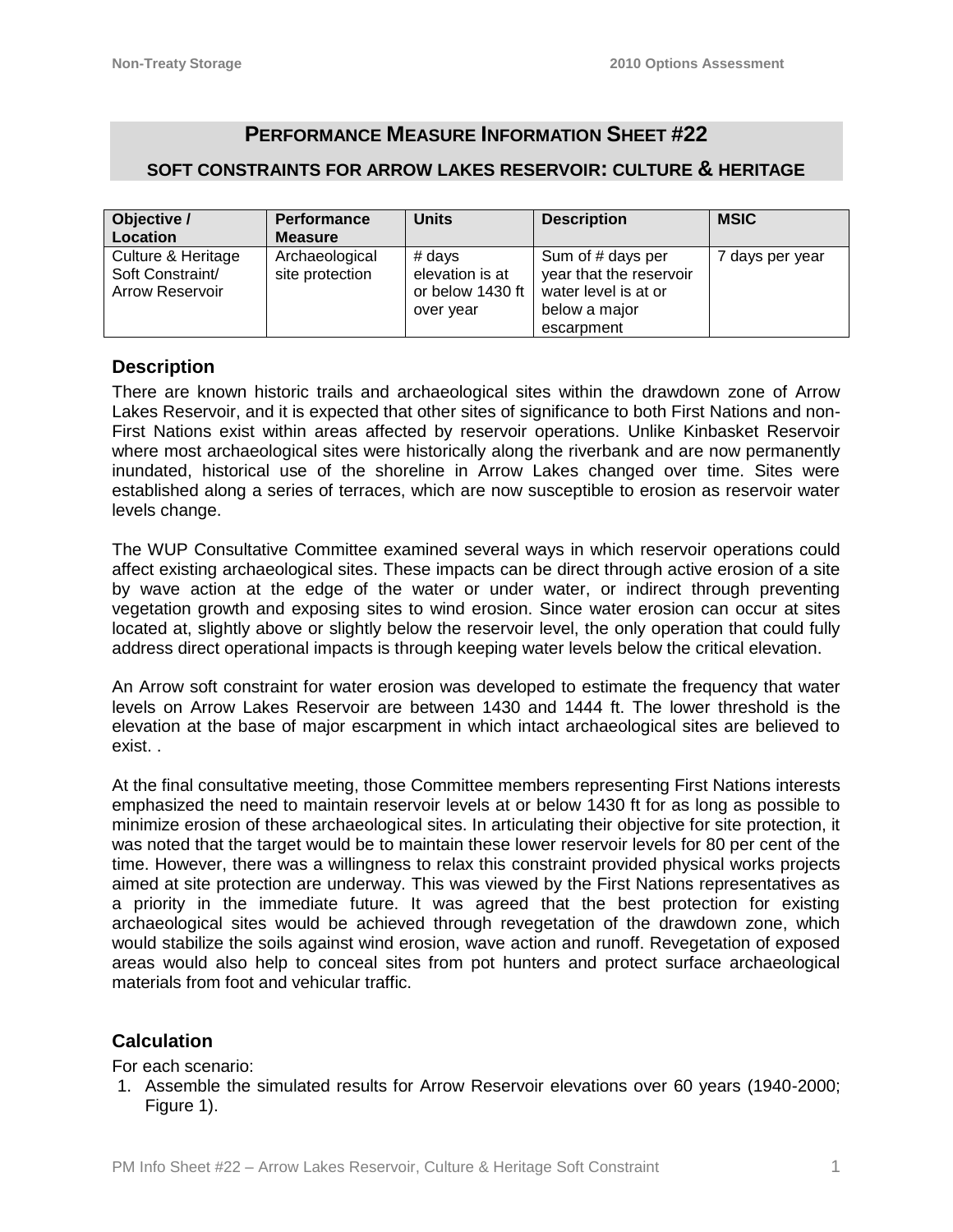- 2. Count the number of days over the year that the reservoir is at or below 1430 ft each of the 60 years.
- 3. Summarize all statistics (Figure 2).



**Figure 1. HYSIM Simulated Arrow Lakes Reservoir Elevations. Median over 60 years showing the elevation target for protection of heritage and cultural sites**

## **Key Assumptions and Uncertainties**

• Each scenario is simulated using the same set of system constraints, input assumptions (e.g., load forecasts) and historic basin inflows (1940 – 2000).

### **Results**

Regardless of the statistics used, scenario D (no NTS) would perform significantly worse for protecting the escarpment from wave action than the "with NTS" scenarios (A, B and C), as it would maintain higher reservoir levels particularly during the July through October period.